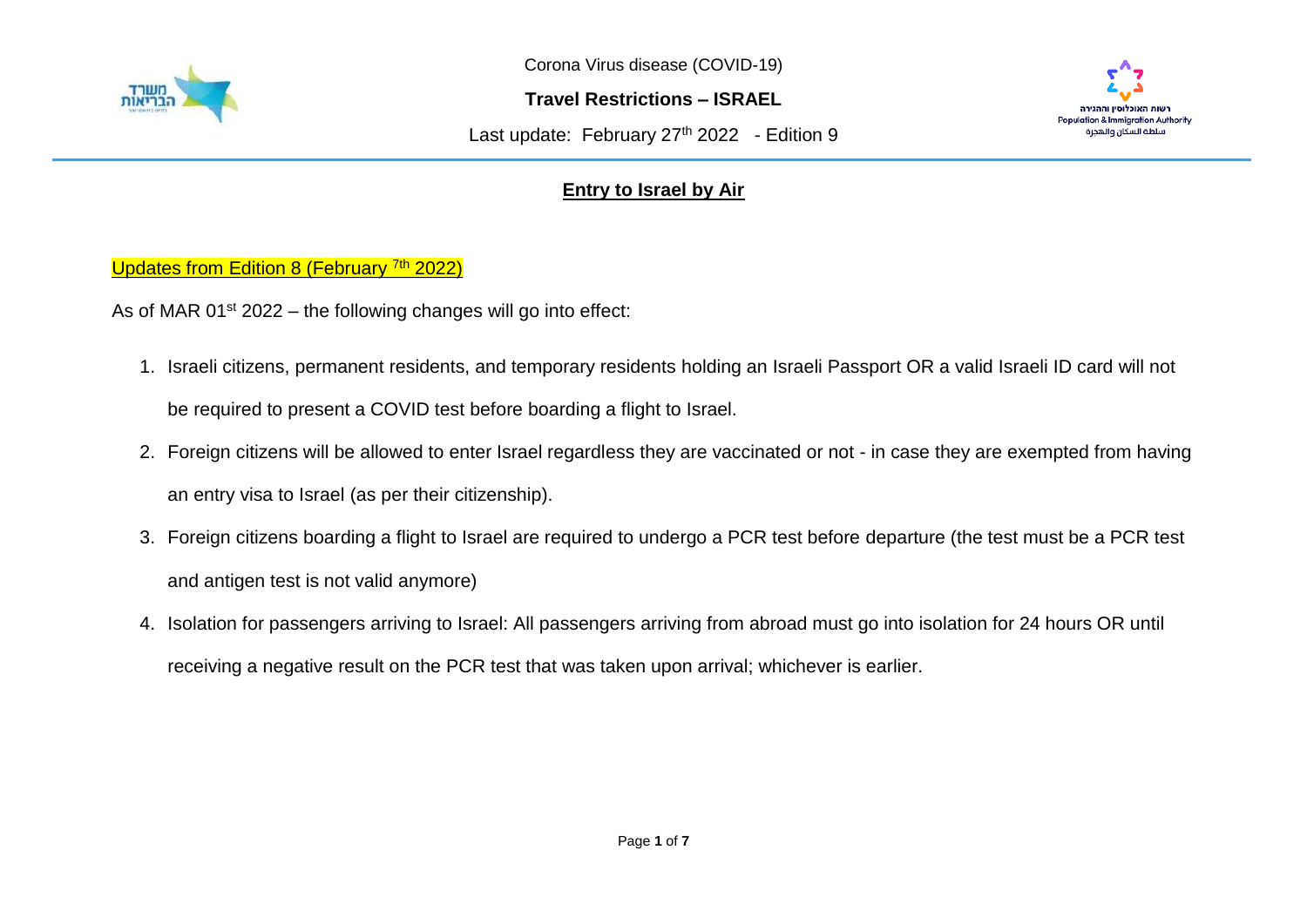

Corona Virus disease (COVID-19)

**Travel Restrictions – ISRAEL**

Last update: February  $27<sup>th</sup>$  2022 - Edition 9



- 1. ALL passengers Israelis and foreign citizens, travelling to Israel must fill out and submit the online [Israel Entry Statement Form](https://corona.health.gov.il/en/flights/?utm_source=go.gov.il&utm_medium=referral) through the Israeli Ministry of Health website within 48 hours prior to Schedule Time of Departure.
- 2. All passengers who are *foreign citizens* entering to Israel (if they have stayed in a territory outside of Israel for more than 72 hours) must present a negative **PCR test** – conducted within 72 hours of the STD (from the first point of departure) The test result must be in English and include the traveller's passport details.
- 3. All passengers must take a PCR test upon arrival in Israel. This requirement applies for all passengers, including vaccinated and recovered persons. Pre-registration is required on the [sampling company's website](https://testngo.femi.com/en/sign-in) ("Femi") located at Ben Gurion International Airport.
- 1. All passengers arriving into Israel from abroad must go into [isolation](https://corona.health.gov.il/en/abroad/isolation/) for 24 hours OR until receiving a negative result on the PCR test that was taken upon arrival, whichever is earlier.

Israelis and foreign citizens who become confirmed to Covid-19 during their stay in Israel must go into full isolation. Israeli citizens will do the isolation at home.

Foreign citizens will be transported by ambulance to a managed isolation facility for recovery and the costs of ambulance transport, stay in the managed isolation facility and medical care will be at their own expenses.

- 4. Holders of "Alyia" Permit, are allowed to board as well (subject to Entry Statement and PCR/Antigen test).
- 5. Please note : for foreign citizens the final entry approval is subject to the immigration officer's decision upon arrival as per the Israeli Law
- 6. **The following categories of passengers are allowed to enter Israel:**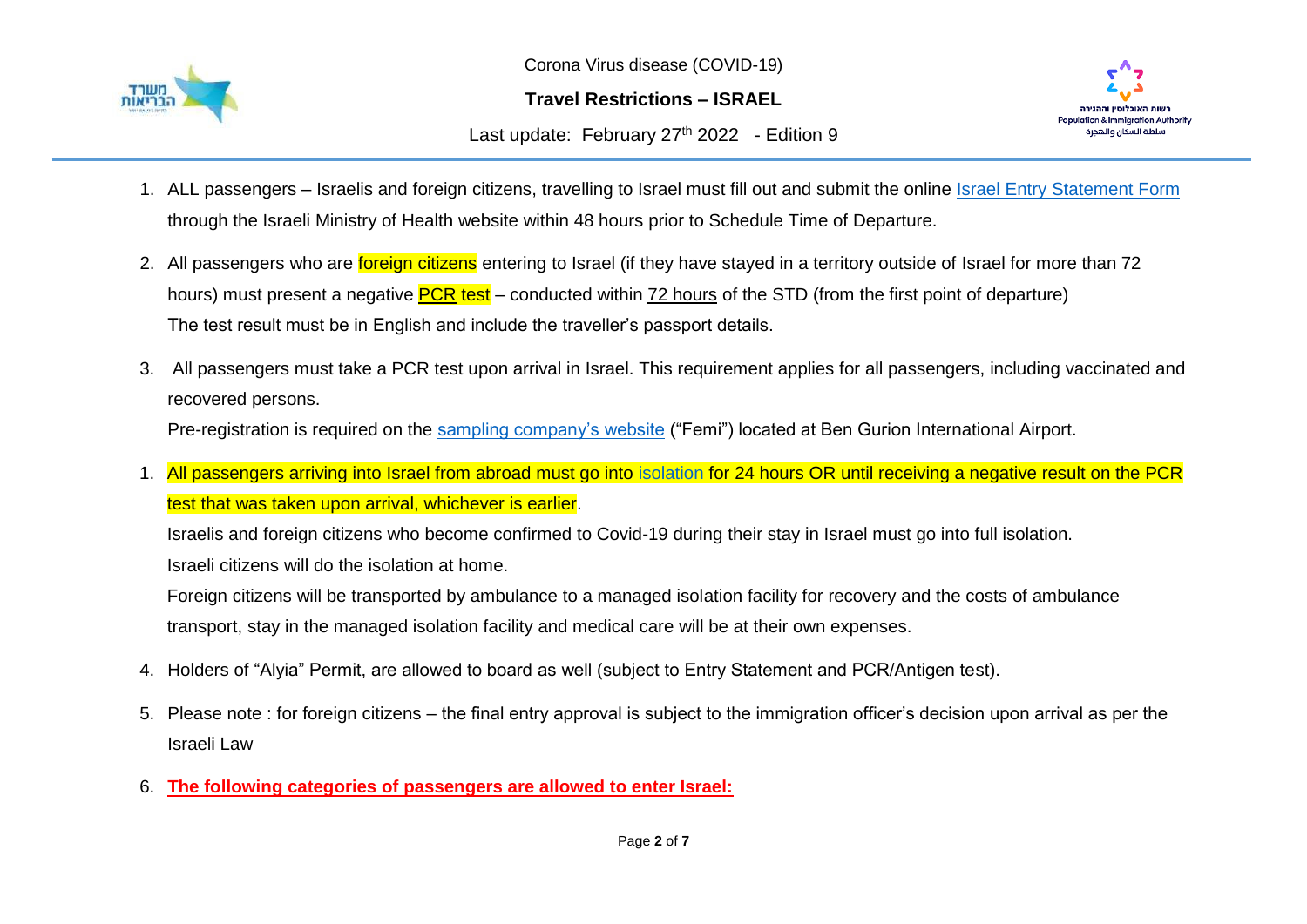

Corona Virus disease (COVID-19)

**Travel Restrictions – ISRAEL**





| Passenger's        | Passenger's                                                                         | <b>Covid19 Test</b>                                                                                                                                                                                                             | <b>Entry Statement</b>                              |
|--------------------|-------------------------------------------------------------------------------------|---------------------------------------------------------------------------------------------------------------------------------------------------------------------------------------------------------------------------------|-----------------------------------------------------|
| <b>Nationality</b> | <b>Permit to Enter Israel</b>                                                       |                                                                                                                                                                                                                                 | form                                                |
| <b>Israeli</b>     | 1. All Israeli<br><b>Passengers</b><br>are allowed to<br>enter/return to<br>Israel. | 1. <b>Israeli Citizens, permanent residents and</b><br>temporary residents holding an Israeli passport<br>OR a valid Israeli ID card - are not required to<br>present a COVID test before boarding a flight to<br><b>Israel</b> | 1. Submission of<br>Entry statement<br>is mandatory |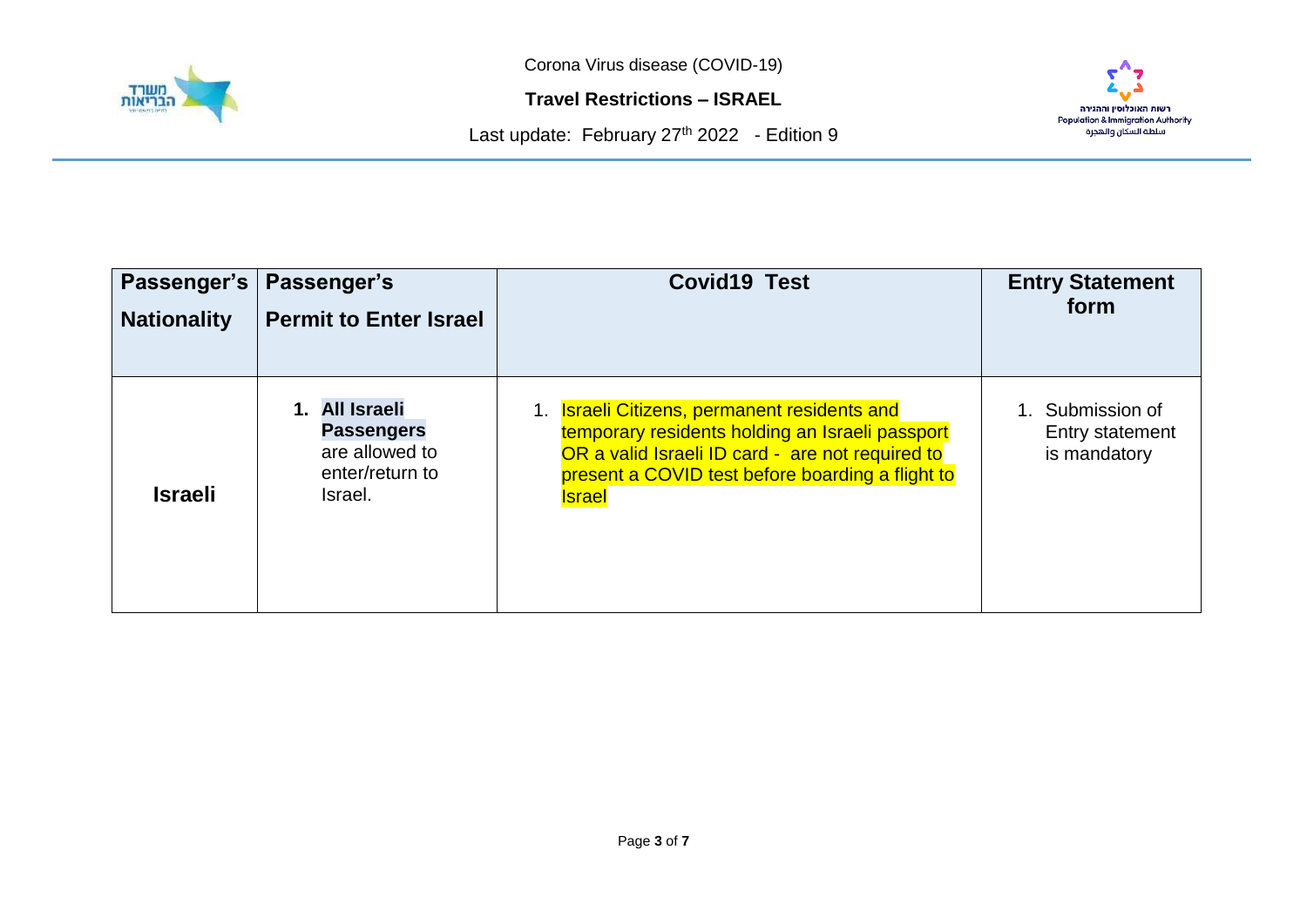



| Passenger's                                                                                                  | Passenger's                                                                                                                                                | <b>Covid19 Test</b>                       |                                                                                                                                                                                                                                                                                                                                                                                                                                                                                                                                                                                                            | <b>Entry Statement</b>                              |
|--------------------------------------------------------------------------------------------------------------|------------------------------------------------------------------------------------------------------------------------------------------------------------|-------------------------------------------|------------------------------------------------------------------------------------------------------------------------------------------------------------------------------------------------------------------------------------------------------------------------------------------------------------------------------------------------------------------------------------------------------------------------------------------------------------------------------------------------------------------------------------------------------------------------------------------------------------|-----------------------------------------------------|
| <b>Nationality</b>                                                                                           | <b>Permit to Enter Israel</b>                                                                                                                              | <b>All Passengers</b>                     | <b>Exemption From</b>                                                                                                                                                                                                                                                                                                                                                                                                                                                                                                                                                                                      | form                                                |
|                                                                                                              |                                                                                                                                                            |                                           | <b>Pre-Flight COVID Test</b>                                                                                                                                                                                                                                                                                                                                                                                                                                                                                                                                                                               |                                                     |
| <b>Foreign</b><br><b>citizens</b><br>who are not<br><b>required</b> to<br>have an<br>entry visa<br>to Israel | Foreign citizens who are<br>not required to have an<br>entry visa to Israel<br>1. Are allowed to enter<br>Israel regardless they are<br>vaccinated or not. | 1. PCR test within 72<br>hours before STD | 1. Those who have stayed<br>outside of Israel for less<br>than 72 hours.<br>Those infected and<br>2.<br>recovered who can<br>present a positive test<br>result on a PCR test OR<br>rapid (Antigen) test,<br>administrated by<br>professional sampler<br>taken less than 3 months<br>before the day of air<br>travel, provided that at<br>least 8 days pass from<br>testing day.<br>Those who recovered in<br>3.<br><b>Israel presenting "Covid</b><br>Certificate" from the<br>Israeli MOH indicating a<br>status of recovery -<br>provided that 3 months<br>have not elapsed from the<br>day of recovery. | 1. Submission of Entry<br>statement is<br>mandatory |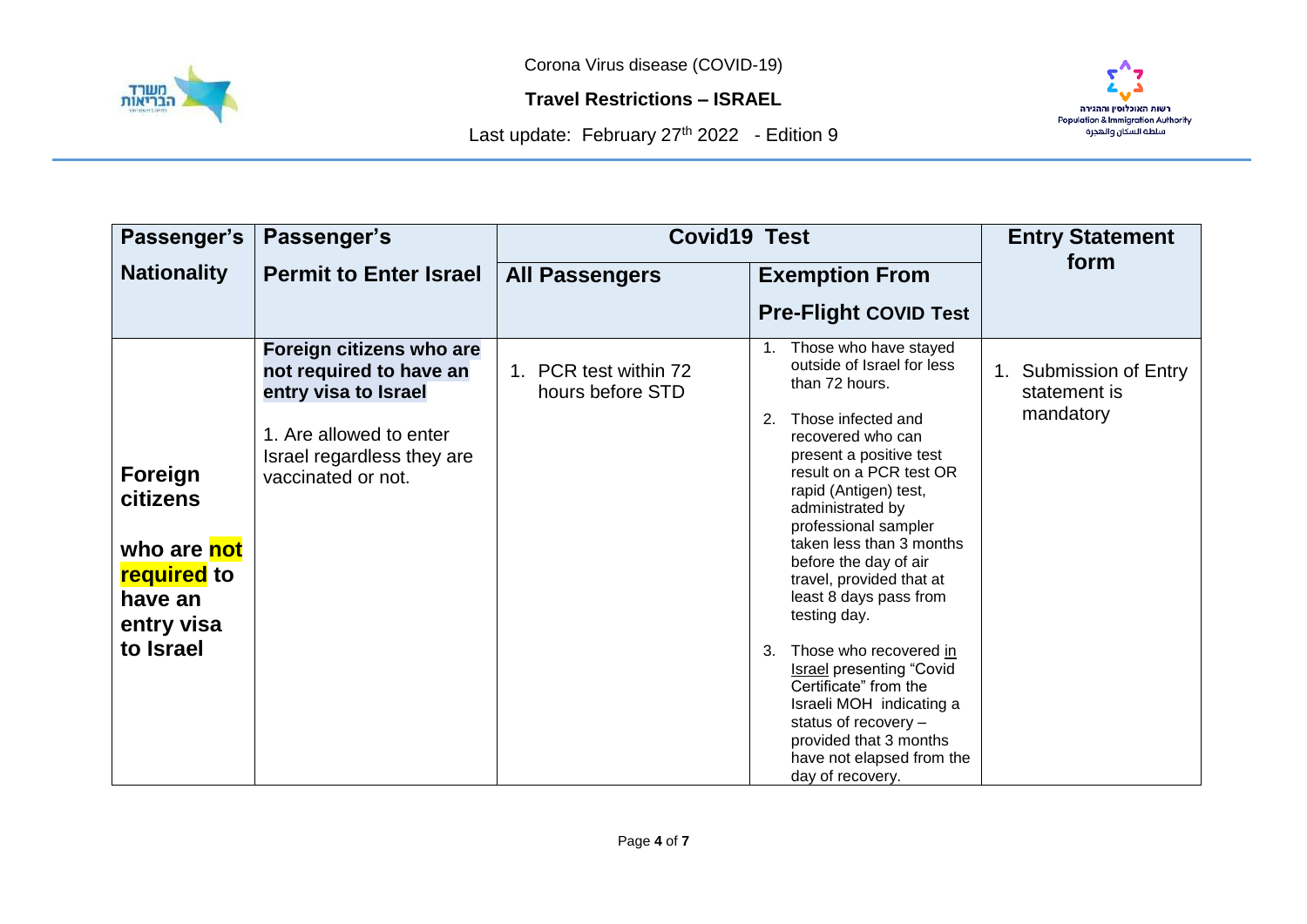



| Passenger's                                                                                | Passenger's                                                                                                                                                                          | <b>Covid19 Test</b>                       |                                                                                                                                                                                                                                                                                                                                                                                                                                                                                                                                                                                                                            | <b>Entry Statement</b>                              |
|--------------------------------------------------------------------------------------------|--------------------------------------------------------------------------------------------------------------------------------------------------------------------------------------|-------------------------------------------|----------------------------------------------------------------------------------------------------------------------------------------------------------------------------------------------------------------------------------------------------------------------------------------------------------------------------------------------------------------------------------------------------------------------------------------------------------------------------------------------------------------------------------------------------------------------------------------------------------------------------|-----------------------------------------------------|
| <b>Nationality</b>                                                                         | <b>Permit to Enter Israel</b>                                                                                                                                                        | <b>All Passengers</b>                     | <b>Exemption From</b>                                                                                                                                                                                                                                                                                                                                                                                                                                                                                                                                                                                                      | form                                                |
|                                                                                            |                                                                                                                                                                                      |                                           | <b>Pre-Flight COVID Test</b>                                                                                                                                                                                                                                                                                                                                                                                                                                                                                                                                                                                               |                                                     |
| Foreign<br>citizens<br>who are<br><b>required</b> to<br>have an<br>entry visa<br>to Israel | Foreign citizens who are<br>required to have an entry<br>visa to Israel<br>1. Holding a valid visa<br>2. Are allowed to enter<br>Israel regardless<br>they are vaccinated<br>or not. | 1. PCR test within 72<br>hours before STD | 1. Those who have stayed<br>outside of Israel for less<br>than 72 hours.<br>Those infected and<br>2.<br>recovered who can<br>present airline with a<br>positive test result on a<br>PCR test OR rapid<br>(Antigen) test,<br>administrated by<br>professional sampler<br>taken less than 3 months<br>before the day of air<br>travel, provided that at<br>least 8 days pass from<br>testing day.<br>Those who recovered in<br>3.<br><b>Israel presenting "Covid</b><br>Certificate" from the<br>Israeli MOH indicating a<br>status of recovery -<br>provided that 3 months<br>have not elapsed from the<br>day of recovery. | 1. Submission of Entry<br>statement is<br>mandatory |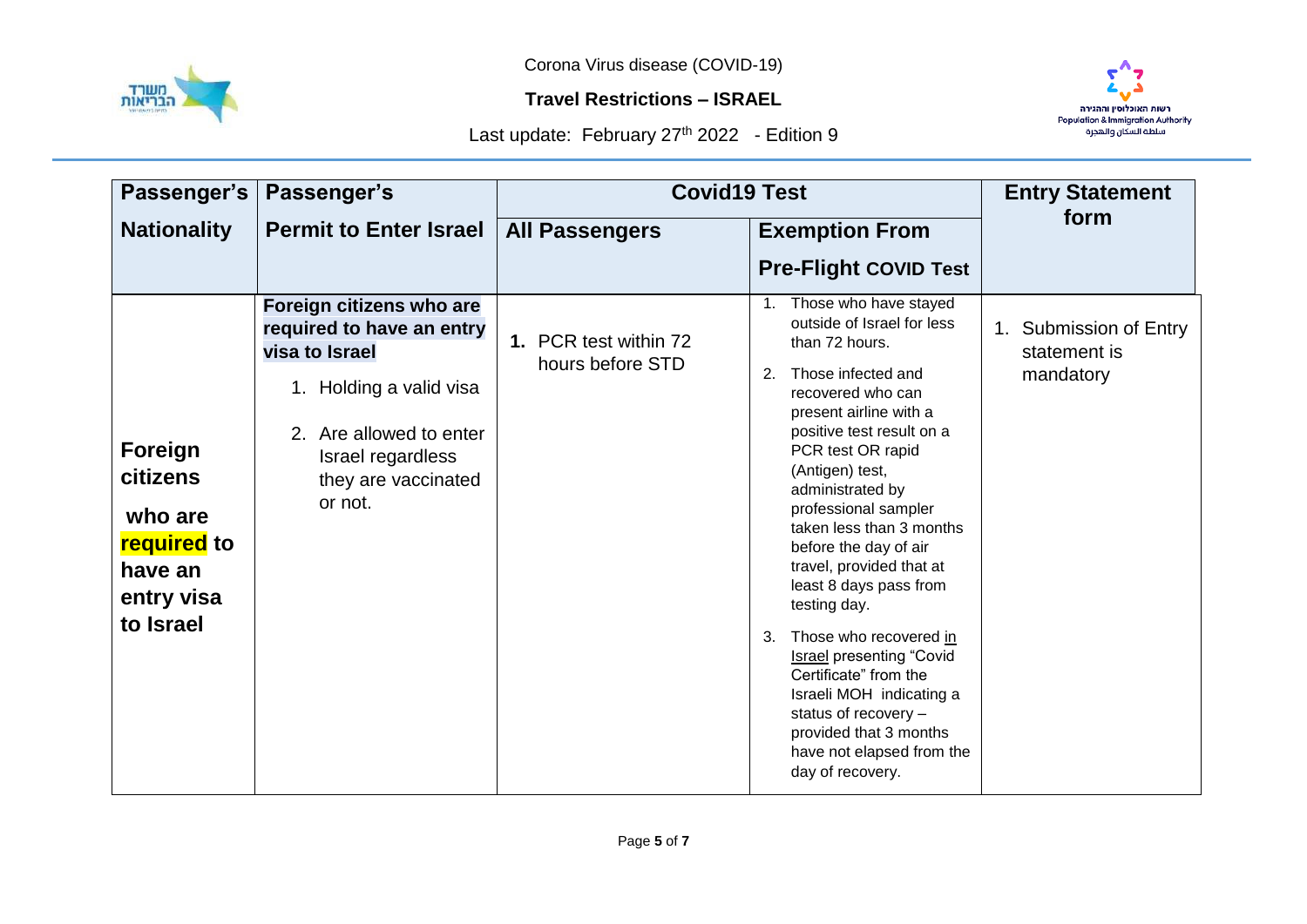



| Passenger's                                                                                        | Passenger's                                                                                                                                                                                                                           | <b>Covid19 Test</b>                       |                                                                                                                                                                                                                                                                                                                                                                                                                                                                                                                                                                                                                         | <b>Entry Statement</b>                              |
|----------------------------------------------------------------------------------------------------|---------------------------------------------------------------------------------------------------------------------------------------------------------------------------------------------------------------------------------------|-------------------------------------------|-------------------------------------------------------------------------------------------------------------------------------------------------------------------------------------------------------------------------------------------------------------------------------------------------------------------------------------------------------------------------------------------------------------------------------------------------------------------------------------------------------------------------------------------------------------------------------------------------------------------------|-----------------------------------------------------|
| <b>Nationality</b>                                                                                 | <b>Permit to Enter</b>                                                                                                                                                                                                                | <b>All Passengers</b>                     | <b>Exemption From</b>                                                                                                                                                                                                                                                                                                                                                                                                                                                                                                                                                                                                   | form                                                |
|                                                                                                    | <b>Israel</b>                                                                                                                                                                                                                         |                                           | <b>Pre-Flight COVID Test</b>                                                                                                                                                                                                                                                                                                                                                                                                                                                                                                                                                                                            |                                                     |
| <b>Foreign citizens</b><br>who are<br><b>required</b> to have<br>an entry visa to<br><b>Israel</b> | <b>Holders of special</b><br>letter of authorization<br>by Ministry of Foreign<br><b>Affairs or Population</b><br><b>Immigration authority</b><br>1. Are allowed to<br>enter Israel<br>regardless<br>they are<br>vaccinated or<br>not | 1. PCR test within 72<br>hours before STD | Those who have stayed<br>outside of Israel for less<br>than 72 hours.<br>Those infected and<br>2.<br>recovered who can<br>present airline with a<br>positive test result on a<br>PCR test OR rapid<br>(Antigen) test,<br>administrated by<br>professional sampler taken<br>less than 3 months before<br>the day of air travel,<br>provided that at least 8<br>days pass from testing<br>day.<br>Those who recovered in<br>3.<br><b>Israel presenting "Covid</b><br>Certificate" from the Israeli<br>MOH indicating a status<br>of recovery - provided that<br>3 months have not<br>elapsed from the day of<br>recovery. | 1. Submission of Entry<br>statement is<br>mandatory |